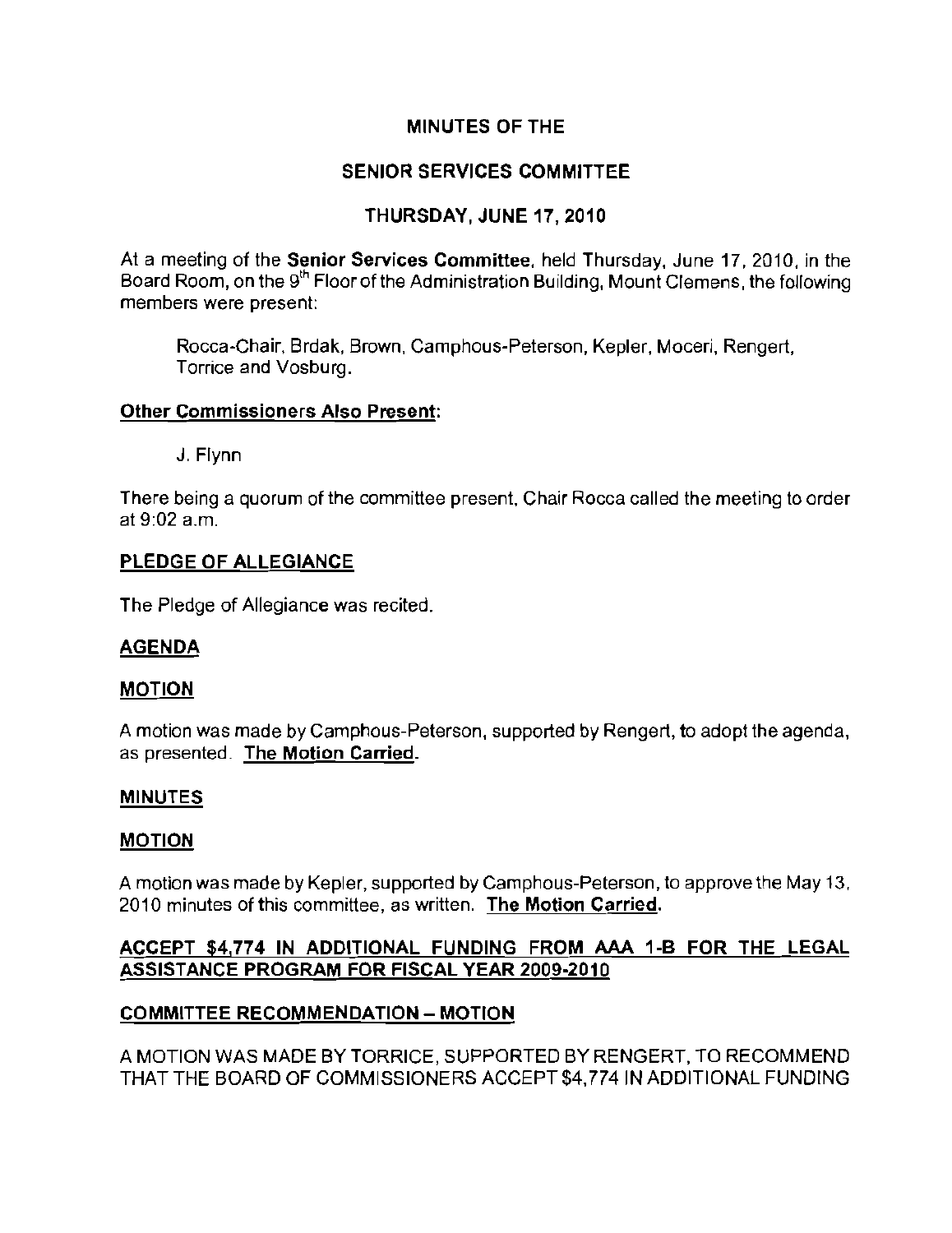FROM AREA AGENCY ON AGING 1-B FOR THE LEGAL ASSISTANCE PROGRAM FOR FISCAL YEAR 2009-2010. THE MOTION CARRIED.

## ACCEPT \$3,128 IN ADDITIONAL FUNDING FROM AAA 1-B FOR THE RESOURCE ADVOCACY PROGRAM FOR FISCAL YEAR 2009-2010

### COMMITTEE RECOMMENDATION - MOTION

A MOTION WAS MADE BY CAMPHOUS-PETERSON, SUPPORTED BY KEPLER, TO RECOMMEND THAT THE BOARD OF COMMISSIONERS ACCEPT \$3,128 IN ADDITIONAL FUNDING FROM AREA AGENCY ON AGING 1-B FOR THE RESOURCE ADVOCACY PROGRAM FOR FISCAL YEAR 2009-2010. THE MOTION CARRIED.

## APPROVE THE HUMAN SERVICE PROGRAM AFFILIATION AGREEMENT BETWEEN OAKLAND UNIVERSITY AND MACOMB COUNTY SENIOR SERVICES

### COMMITTEE RECOMMENDATION - MOTION

A MOTION WAS MADE BY RENGERT, SUPPORTED BY BRDAK, TO RECOMMEND THAT THE BOARD OF COMMISSIONERS APPROVE THE HUMAN SERVICE PROGRAM AFFILIATION AGREEMENT BETWEEN OAKLAND UNIVERSITY AND MACOMB COUNTY SENIOR SERVICES. THE MOTION CARRIED.

### REPORT FROM AREA AGENCY ON AGING 1-B

Information was distributed.

#### MOTION

A motion was made by Camphous-Peterson. supported by Torrice, to receive and file the report from Area Agency on Aging 1-B.

Jenny Jarvis from Area Agency on Aging **1-8** overviewed the distributed material relating to the Aging and Disability Resource Center (ADRC) Program.

The following commissioners spoke: Vosburg and J. Flynn.

Chair Rocca called for a vote on the motion and **The Motion Carried.**